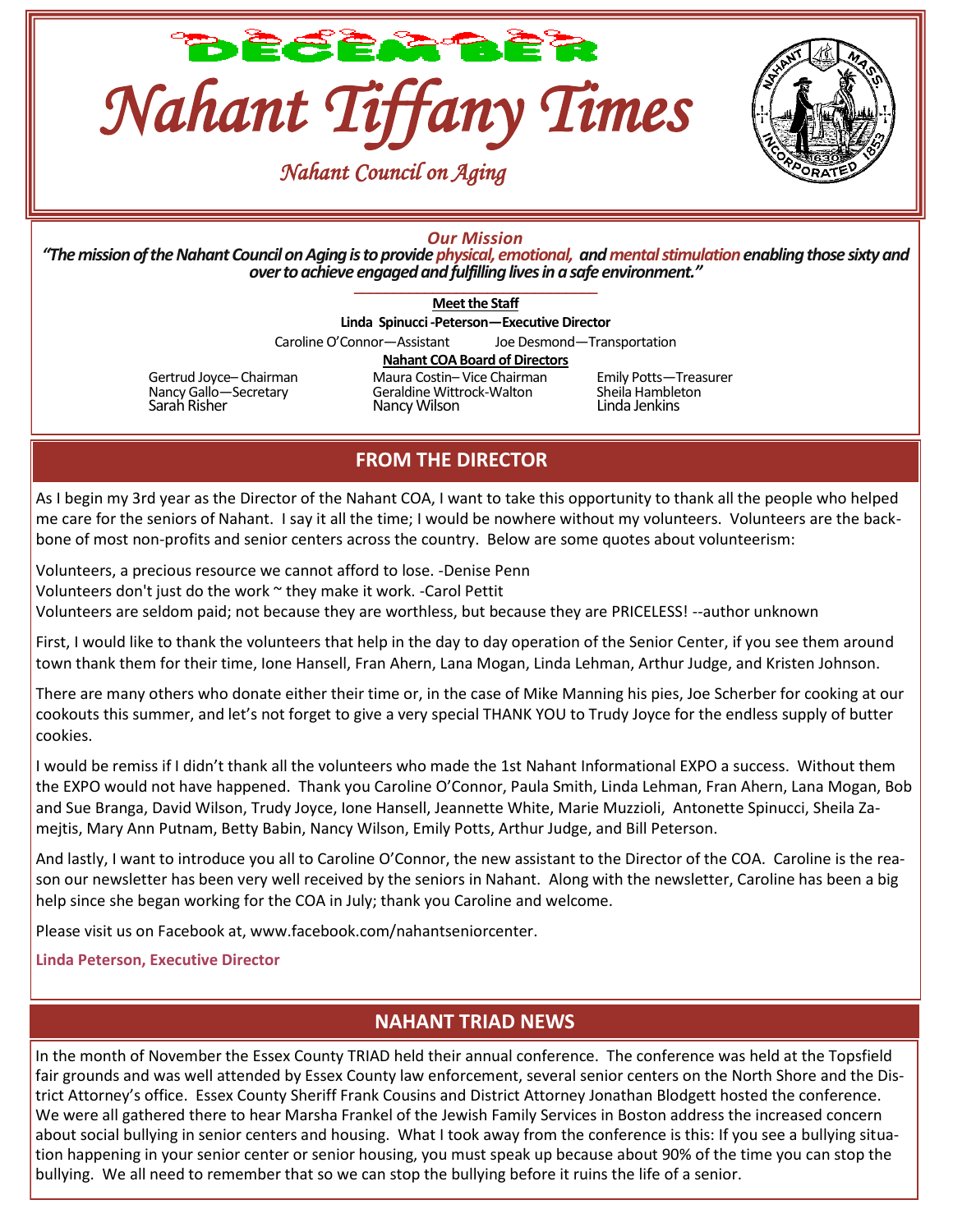# **DECEMBER 2012 Activities**

### **"ON THE GO" SENIORS (Sign up and Payment required)**

| Wednesday 5th                                                                 | 1:00 p.m. Dinner and Movie-ANNA KARENINA-Starring Keira Knightly and Jude Law                                                                                     |  |  |  |  |  |
|-------------------------------------------------------------------------------|-------------------------------------------------------------------------------------------------------------------------------------------------------------------|--|--|--|--|--|
|                                                                               | is set in late 19th Century Russia high-society, the aristocrat Anna Karenina enters                                                                              |  |  |  |  |  |
|                                                                               | into a life-changing affair with the affluent Count Vronsky. DINNER will be at Su<br>Chan's in Peabody. Cost (Movie & Dinner) \$25.00                             |  |  |  |  |  |
| Friday 7th                                                                    | 4:00 p.m. ZOO LIGHTS & DINNER-Zoo lights is a winter wonderland of thousands of                                                                                   |  |  |  |  |  |
|                                                                               | twinkling lights, home to bald eagles, porcupines and reindeer. Dinner location to                                                                                |  |  |  |  |  |
|                                                                               | be determined. Admission to the Zoo- \$7.00, Cost of meal split equally.                                                                                          |  |  |  |  |  |
| Friday 14th                                                                   | 11:00 a.m. CHRISTMAS PARTY - KNIGHTS OF COLUMBUS-Buffet lunch,                                                                                                    |  |  |  |  |  |
|                                                                               | entertainment; the students at the Johnson School and Brian Corcoran. Cost: \$20.00                                                                               |  |  |  |  |  |
| Wednesday 19th                                                                | 10:00 a.m. LUNCH LOG BRIDGE INN & SHOPPING-The Students of the Culinary Arts                                                                                      |  |  |  |  |  |
|                                                                               | program at Northshore Technical High School will prepare lunch. Shopping to follow                                                                                |  |  |  |  |  |
|                                                                               | at a location to be determined. Cost: \$8.00                                                                                                                      |  |  |  |  |  |
| Saturday 22nd                                                                 | 5:00 p.m.-NAHANT CHRISTMAS PARADE-Trolley will pick us up at Tiffany Room.                                                                                        |  |  |  |  |  |
| Monday 31st                                                                   | 10:30 a.m. NEW YEARS EVE PARTY - Danversport Yacht Club- the fun begins at<br>11a.m., lunch, entertainment, dancing, hats & noisemakers. Transportation included. |  |  |  |  |  |
|                                                                               | Cost: \$65.00pp                                                                                                                                                   |  |  |  |  |  |
|                                                                               |                                                                                                                                                                   |  |  |  |  |  |
| <b>TIFFANY CAFÉ ACTIVITIES &amp; EVENTS</b>                                   |                                                                                                                                                                   |  |  |  |  |  |
| Lunch Served Everyday at 11:30 a.m. - 12:30 p.m.                              |                                                                                                                                                                   |  |  |  |  |  |
| Tuesday & Thursday                                                            | 10:30 a.m. Chair Exercise                                                                                                                                         |  |  |  |  |  |
| Wednesday                                                                     | 12:30 p.m. Food Shopping (subject to change, call for pick-up)                                                                                                    |  |  |  |  |  |
| Monday 3rd                                                                    | 12:00 p.m. Blood Pressure & Glucose testing                                                                                                                       |  |  |  |  |  |
| Tuesday 11th                                                                  | 9:30 a.m. Manicurist (sign up required)                                                                                                                           |  |  |  |  |  |
| Thursday 27th<br>11:30 a.m. DECEMBER Birthday celebration                     |                                                                                                                                                                   |  |  |  |  |  |
| <b>COMMUNITY CENTER ACTIVITIES</b>                                            |                                                                                                                                                                   |  |  |  |  |  |
| $\mathbf{A}$ $\mathbf{A}$ $\mathbf{A}$ $\mathbf{A}$ $\mathbf{A}$ $\mathbf{A}$ |                                                                                                                                                                   |  |  |  |  |  |
|                                                                               | $\mathbf{A} \cap \mathbf{A}$ $\mathbf{F}$ . $\mathbf{F}$ . $\mathbf{F}$ . $\mathbf{F}$ . $\mathbf{F}$ . $\mathbf{F}$ . $\mathbf{F}$ . $\mathbf{F}$                |  |  |  |  |  |

| Monday    | 10:15 a.m. Total Body Exercise           |
|-----------|------------------------------------------|
| Tuesday   | 9:00 a.m. Quilting                       |
| Tuesday   | 1:00 p.m. Cribbage                       |
| Tuesday   | 5:00 p.m. Total Body Exercise            |
| Wednesday | 9:00 a.m. Total Body Exercise            |
| Thursday  | 5:00 p.m. Total Body Exercise            |
| Friday    | 1:00 p.m. Friday afternoon at the movies |
|           | 12/21 "The Pursuit of Happyness"         |

Van transportation is available for CoA activities and trips, call 781 581-7557. Information and calendar are subject to change. Please call, check the cable TV station, the Nahant web site or email me lpeterson@nahant.org for updates on other programs, trips and events. Please visit us on Facebook at, www.facebook.com/ nahantseniorcenter.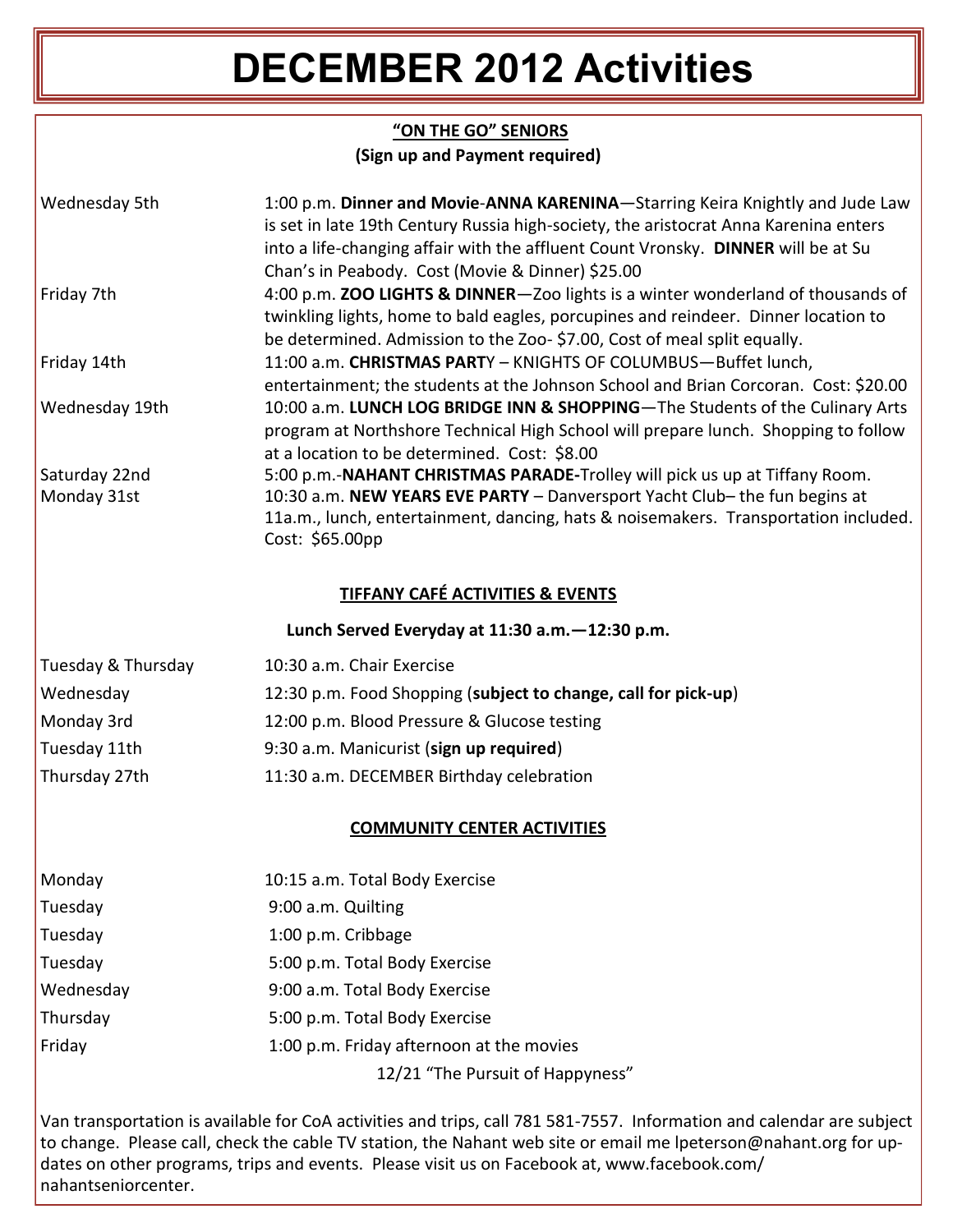|                                                                                                                                                                                      |                                                                                                                                                                                    | <b>Tiffany Café Menu</b><br>DECEMBER 2012<br>Lunch Served everyday at 11:30-12:00<br>All Meals served with 1% milk, bread. and crackers with soup<br>Requested Donation-\$2.00 |                                                                                                                                                                                                           |                                                                                                                                                                           |
|--------------------------------------------------------------------------------------------------------------------------------------------------------------------------------------|------------------------------------------------------------------------------------------------------------------------------------------------------------------------------------|--------------------------------------------------------------------------------------------------------------------------------------------------------------------------------|-----------------------------------------------------------------------------------------------------------------------------------------------------------------------------------------------------------|---------------------------------------------------------------------------------------------------------------------------------------------------------------------------|
| <b>Monday</b>                                                                                                                                                                        | <b>Tuesday</b>                                                                                                                                                                     | <b>Wednesday</b>                                                                                                                                                               | <b>Thursday</b>                                                                                                                                                                                           | <b>Friday</b>                                                                                                                                                             |
| 3<br>Lasagna/ Meat Sauce<br>Spinach/ WW Roll<br><b>Chilled Mixed Fruit</b><br><b>ALTERNATIVE</b><br><b>Veggie Quiche</b><br><b>Whipped Potato/</b><br><b>Spinach</b>                 | 4<br><b>Apple Glazed Roast</b><br>Pork<br><b>Garlic Whipped Po-</b><br>tato<br><b>Tuscany Veggies</b><br>Jell-o<br><b>ALTERNATIVE</b><br><b>Sweet &amp; Sour Chick-</b>            | 5<br><b>Minestrone Soup</b><br><b>Pesto Boneless</b><br><b>Chicken</b><br><b>Lyonnaise Potato</b><br><b>Fresh Fruit</b><br><b>ALTERNATIVE</b><br>Spanish Beef w /              | 6<br><b>Hot Dog/Roll</b><br><b>Veggie Baked<br/>Beans/ Cole Slaw</b><br><b>Apple Crisp/Top-</b><br>ping<br><b>ALTERNATIVE</b><br><b>Beef Strip Steak/</b><br>Gravy<br><b>Veggie Baked</b><br><b>Beans</b> | <b>Potato Crunch Fish</b><br>Creole<br><b>Whipped Potato</b><br>Green & Golden<br>beans<br><b>Chilled Mixed Fruit</b><br><b>ALTERNATIVE</b><br><b>Cran Glazed Chicken</b> |
| 10<br><b>Macaroni &amp; Cheese</b><br><b>Stewed Tomatoes</b><br><b>Chilled Peaches</b><br><b>ALTERNATIVE</b><br>Liver & Onions/Gravy<br><b>Whipped Potato</b>                        | 11<br><b>Turkey Supreme</b><br><b>Polenta Parmesan</b><br><b>Seasoned Red &amp;</b><br>Green cabbage<br><b>Chilled Apricots</b><br><b>ALTERNATIVE</b><br>Salisbury Steak/<br>Gravy | 12<br><b>Beef Stew</b><br><b>Diced Potatoes/Stew</b><br><b>Veggies</b><br><b>Pudding</b><br><b>ALTERNATIVE</b><br>Lemon Pepper Fish/<br><b>Dill Sauce</b><br>Carrots/Potato    | 13<br><b>Cream Of Broccoli</b><br><b>Soup</b><br><b>Tarragon Tyson</b><br>Chicken<br><b>Brown Rice Pilaf</b><br>Muffin/Fresh Fruit<br><b>ALTERNATIVE</b><br>Pork Patty/Gravy                              | 14<br><b>Meatball Sub/Sauce</b><br><b>Hash Brown Potatoes</b><br><b>Italian Green Beans</b><br>Cookie<br>Omelet w/Cheese<br>Sauce<br>Hash Browns/Green                    |
| 17<br>Fiesta Fish/Sauce<br><b>Oven Roasted Potato</b><br><b>Butternut Squash</b><br><b>Chilled Pears</b><br><b>ALTERNATIVE</b><br>Chicken Filet/Roll                                 | 18<br><b>Chicken Veggie Soup</b><br>Pot Roast/ Gravy<br>Delmonico Potato<br>Jell-o/Topping<br><b>ALTERNATIVE</b><br>Spanish Chicken w/Rice<br>& Beans                              | 19<br><b>Stuffed Shells/Meat</b><br>sauce<br>Spinach<br><b>Fresh Fruit</b><br><b>ALTERNATIVE</b><br><b>Mushroom Quiche</b><br><b>Whipped Potato/Spin-</b><br>ach               | 20<br><b>HOLIDAY SPECIAL</b><br>Stuffed Chicken w/<br>Graw<br><b>Baked Potato/Sour</b><br>Cream<br><b>Veggie Medley</b><br><b>Snowflake Dinner Roll</b><br><b>Raspberry Cookie</b>                        | 21<br>Meatloaf/Gravy<br><b>Carrot Barley Pilaf</b><br>Peas & Onions<br><b>Mandarin Oranges</b><br><b>ALTERNATIVE</b><br><b>Haitian Turkey</b>                             |
| 24<br>Rib-B-Q/BBQ Sauce<br>O'Brien Potatoes<br><b>Italian Blend Veggies</b><br>Muffin/Holiday Cookie<br><b>ALTERNATIVE</b><br><b>Chicken Marsala</b>                                 | <b>CHRISTMAS</b><br>25                                                                                                                                                             | Swedish Meatballs/Gra-<br>w<br><b>California Blend Veggies</b><br><b>Whipped Potato</b><br><b>Tapioca</b><br><b>ALTERNATIVE</b><br>Eggplant Parmesan/<br>Sauce                 | 27<br>Chili/Shredded<br><b>Cheese</b><br><b>Steamed Rice</b><br><b>Tossed Salad</b><br>Corn Bread/Chilled<br>Pineapple<br><b>ALTERNATIVE</b><br>Chicken Teriyaki                                          | 28<br><b>Corn Chowder</b><br><b>Honey Mustard Chicken</b><br><b>Garlic Whipped Potato</b><br><b>Fresh Fruit</b><br><b>ALTERNATIVE</b><br>Salisbury Steak/ Gravy           |
| 31<br><b>Stuffed Pepper/Sauce</b><br><b>Steamed Buttered Pota-</b><br>toes<br><b>Green &amp; Golden Beans</b><br><b>Chilled Peaches</b><br><b>ALTERNATIVE</b><br>Hawaiian Turkey Ham |                                                                                                                                                                                    | As Betty White says, "a glass of wine a day will help you<br>live longer, let's live forever." Cheers!                                                                         |                                                                                                                                                                                                           |                                                                                                                                                                           |